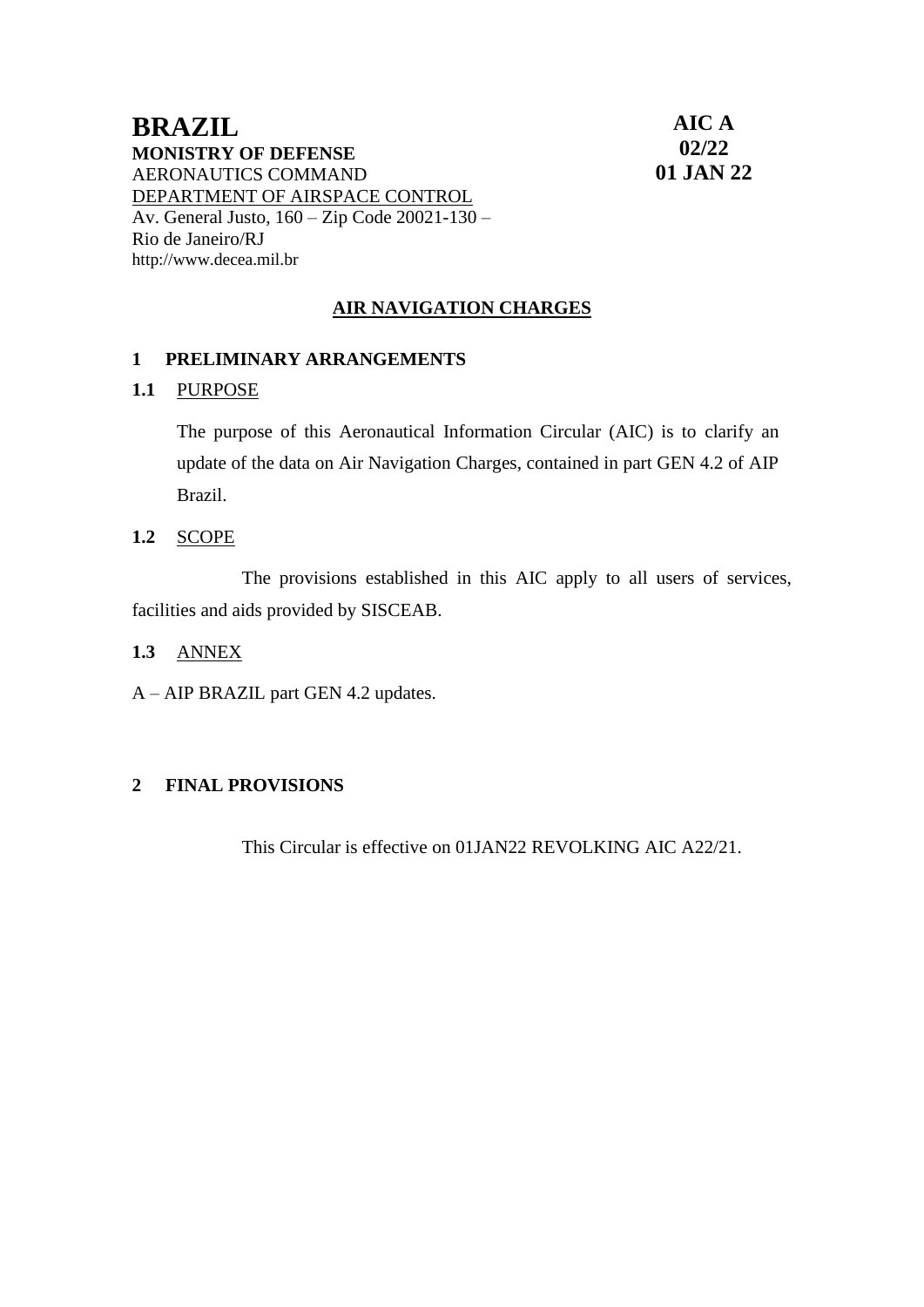#### **ANNEX A**

#### AIP BRAZIL PART GEN 4.2 UPDATES

#### 1. GENERAL

1.1 The use of services, facilities and aids with the purpose of supporting and providing safe air navigation, as managed by the SISCEAB and its units, are subject to the payment of Air Navigation charges.

1.2 Charges are retributions for the set of services, facilities and aids with the purpose of supporting and making air navigation safe, as provided by the SISCEAB and its units regarding the following:

a) Control of General Air Traffic (CAG), and Military Operations Area (COM);

b) Airspace Surveillance;

c) Aeronautical Telecommunications and Air Navigation Aids;

d) Air Traffic Management;

e) Aeronautical Meteorology;

f) Aeronautical Cartography;

g) Aeronautical Information;

h) Search and Rescue;

i) Flight Inspection;

j) Coordination, supervision and support to specific technical training, including regular and additional instruction, at all levels;

k) Support to flight safety activities; and

l) Supervision of manufacturing, repairing, maintenance and distribution of equipment employed in airspace control activities.

1.3 Air Navigation Charges are calculated based on the aircraft owner or operator, and are comprised by:

a) Charges for the Use of Communications and Aids to Enroute Air Navigation (TAN);

b) Charges for the Use of Communications and Radio Aids to Air Navigation at Approach Control Areas (TAT APP); and

c) Charges for the Use of Communications and Radio Aids to Air Navigation at Aerodrome Control Areas (TAT ADR).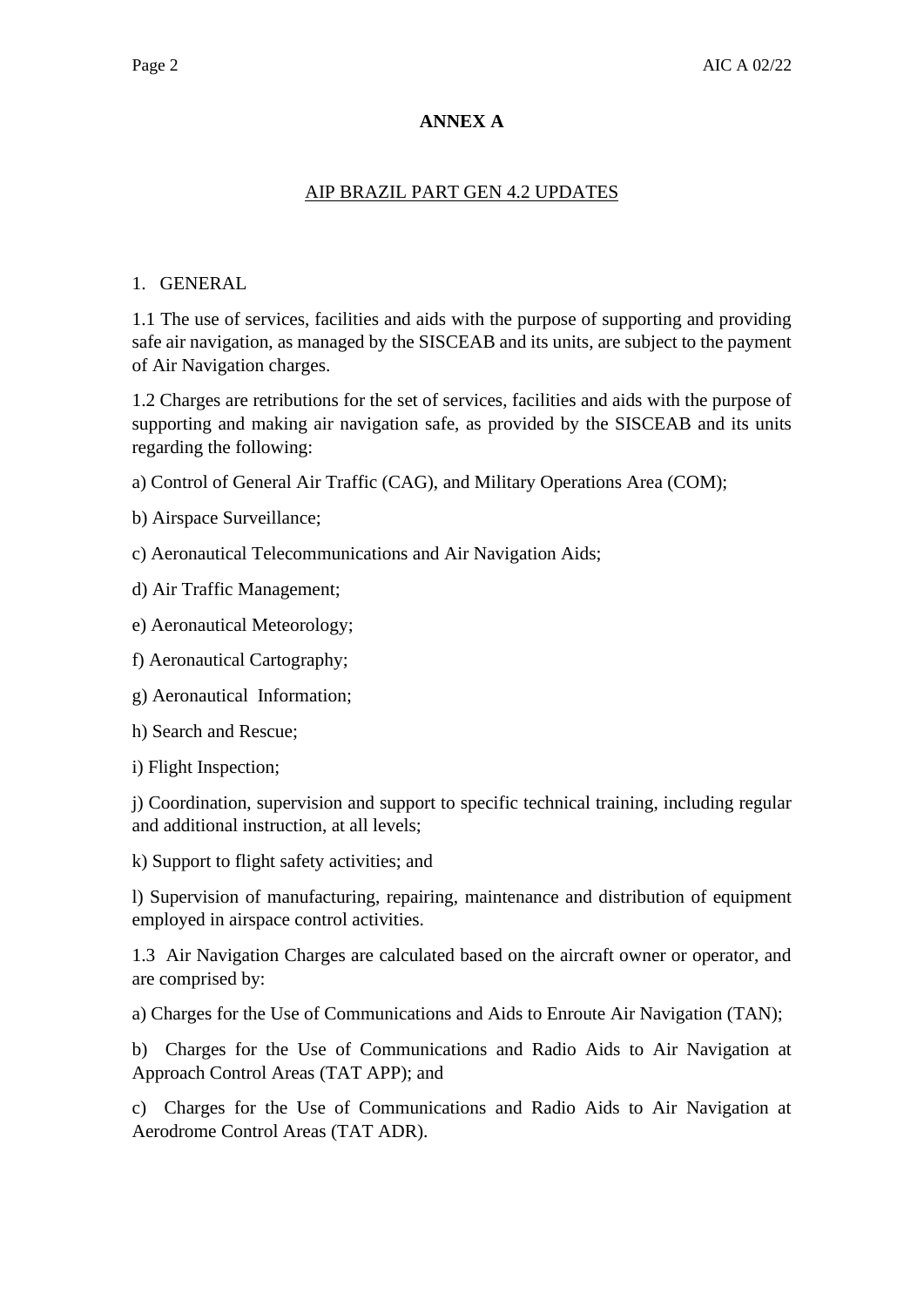## 2. AIR NAVIGATION CHARGES

2.1 The price charged from aircraft owners or operators for the use of services, facilities and aids provided en route, and remunerated by TAN, is designated PAN.

2.2 The price to be charged from aircraft owners or operators, per operation, for the use of services, facilities and aids made available to approach control, and remunerated by TAT APP, is designated PAT APP.

2.3 The price charged from aircraft owners or operators for the use of services, facilities and aids provided for approach control and/or Aerodrome Flight Information Services (AFIS), and remunerated by TAN ADR, is designated PAT ADR.

2.3.1 PAN values, to be charged from aircraft owners or operators belonging to air transportation companies registered for activities from Group I, shall be charged based on the nature of the flight (domestic or international), on the Weight Factor (Fp) of the aircraft, on the distances travelled in each overflown flight information region (FIR) and on the respective TAN fee, according to the price lists published by the Air Force Command.

2.3.1 PAT APP values, to be charged from aircraft owners or operators belonging to air transportation companies registered for activities from Group I, shall be charged based on the nature of the flight (domestic or international), on the Weight Factor (Fp) of the aircraft, on the aerodrome class, and on the respective TAT APP fee, according to the price lists published by the Air Force Command.

2.6 PAT ADR values, to be charged from aircraft owners or operators belonging to air transportation companies registered for activities from Group I, shall be charged based on the nature of the flight (domestic or international), on the Weight Factor (Fp) of the aircraft, on the aerodrome class and on the corresponding TAT ADR fee, according to the price lists published by the Air Force Command.

2.7 PAN, PAT APP and PAT ADR values, to be charged from aircraft owners or operators of the General Aviation registered for activities from Group II, shall be charged per Single Price, per overflown segment and operation.

2.8 Single Price values for PAN and PAT (APP and ADR) for General Aviation aircraft are contained in price lists published by the Air Force Command, and established according to:

a) PMD range and nature of the flight (domestic or international), for PAN;

b) PMD range, aerodrome class and nature of the flight (domestic or international), for PAT APP; and

c) PMD range, aerodrome class and nature of the flight (domestic or international), for PAT ADR.

2.9 The Weight Factor (Fp) of the aircraft to be applied for purposes of calculating PAN, PAT APP and PAT ADR prices regarding operation of aircraft belonging to air transportation companies registered for activities from Group I is calculated based on aircraft PMD, expressed in square tons, according to the following formula: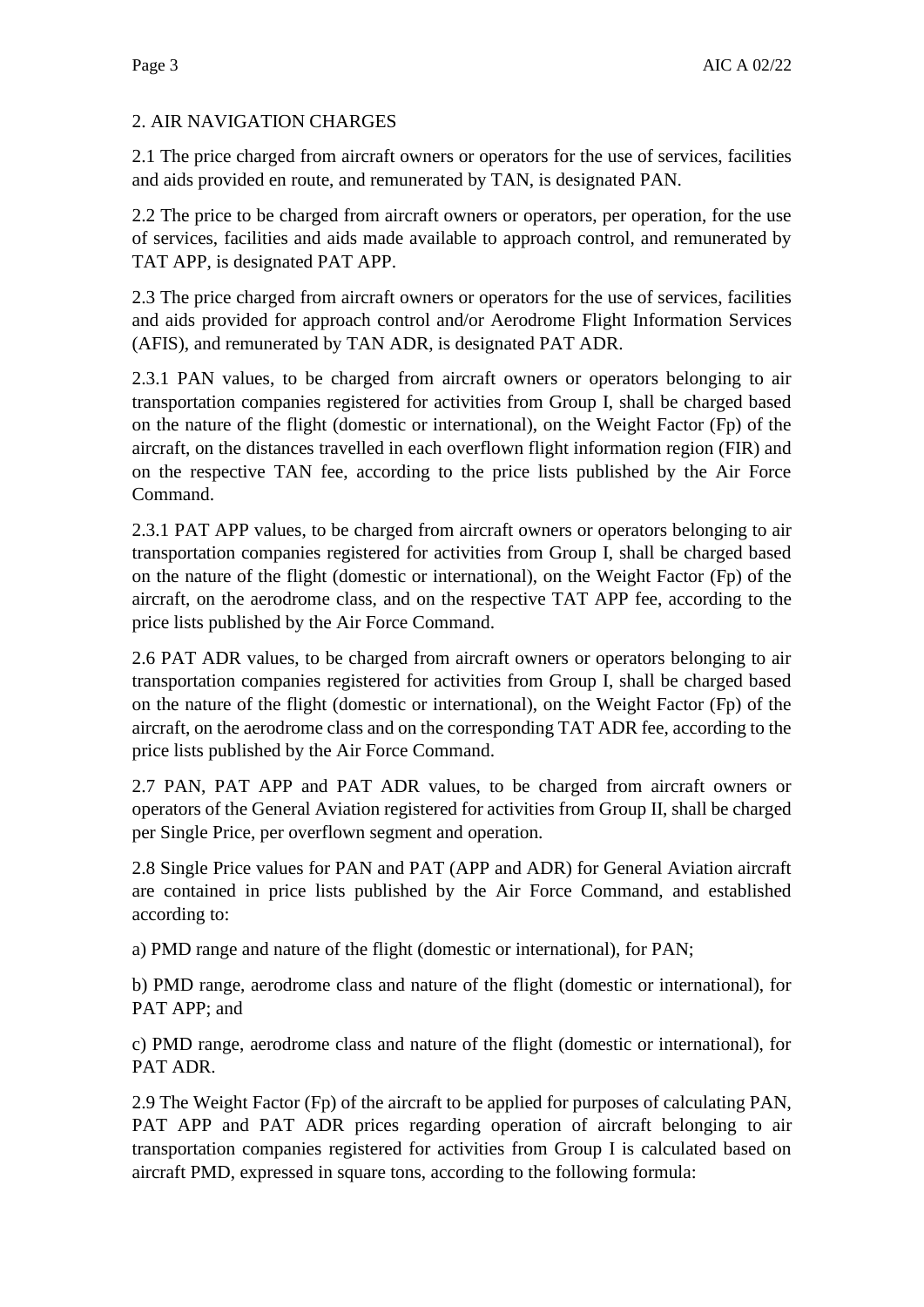$$
\mathbf{Fp} = \sqrt{\frac{PMD}{50}}
$$

Where:

 $Fp = Weight Factor of the aircraft;$ 

PMD = Maximum total weight set forth in metric tons;

2.10 The Maximum Take-off Weight (PMD), for airline aircraft registered for activities from Group I, shall be the standard average PMD calculated by means of weighed average of each company's fleet, per type of aircraft.

2.11 PMD of aircraft registered for activities from Group II shall be as indicated in the Airworthiness Certificate of the aircraft, or, otherwise, as indicated in the aircraft Flight Manual.

2.12 The PMD range to be considered for purposes of charging Single Prices for PAN, PAT APP and PAT ADR, regarding operation of General Aviation aircraft registered for activities from Group II shall be the one indicated in the price lists published by the Air Force Command.

### 3. CHARGES FOR THE USE OF AIDS TO ENROUTE AIR NAVIGATION (TAN)

3.1 Charge for the Use of Communications and Aids to Enroute Air Navigation (TAN) is the unit price that remunerates costs due to the use of services, facilities and aids listed in this publication, provided to aircraft of weight factor equal to 1, within a 1-km range.

3.2 TAN shall be established according to the nature of the flight (domestic or international), with specific prices for each Flight Information Region (FIR), depending on services, facilities and aids available in the respective FIR.

3.3 Prices to be charged from aircraft owners or operators for the use of services, facilities and aids provided en route and remunerated by TAN shall be designated PAN and will be calculated according to the formula set forth in this section.

3.3.1 From aircraft belonging to air transportation companies registered for activities from GROUP I: according to the product of the Weight Factor (Fp) of the aircraft, given by the sum of the products of distances travelled in each overflown flight information region (FIR) and the respective domestic or international fees, i.e.:

$$
PAN = Fp \sum D_iT_i
$$

Where:

PAN = Price to be charged;

 $Fp = Weight Factor of the aircraft;$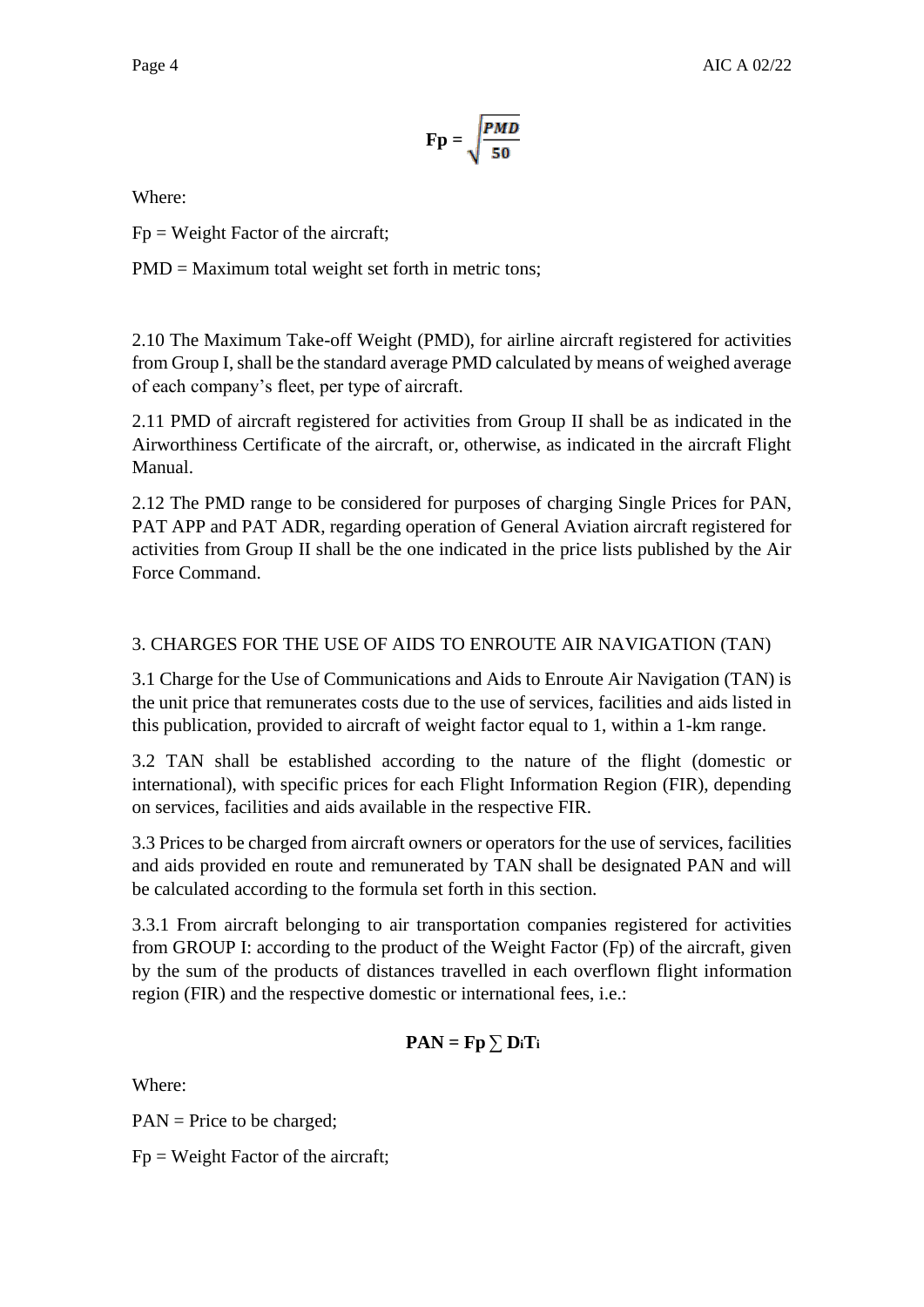$i = Indication of Flight Information Region(s) overflow; and$ 

 $D_i$  = Distance, set forth in Kilometers, measured at the Flight Information Region (FIR) "i" between:

- departure and arrival aerodrome in the same flight information region (FIR);

- departure aerodrome and exit point in the same flight information region (FIR);

- entry point and arrival aerodrome in the same flight information region (FIR); and

- entry and exit points in the same flight information region (FIR).

 $T_i$  = Domestic or international fee corresponding to flight information region (FIR) "i";

3.3.1.1 In order to calculate PAN, orthodromic distances of the shortest path between two points, i.e. in straight line, shall be considered, based on the geographic coordinates of the runway centerline at the aerodrome where the flight was originated, and the geographic coordinates at the destination aerodrome, the respective distance for the overflown FIR, including Atlantico FIR.

3.3.1.2 For the overflight operations whose distance calculation results is zero, due to the mentioned methodology, the actual distance used between the entry and exit fixed points in each FIR shall be considered;

3.3.1.3. The PAN distance referred in the previous item 2.6 shall be calculated according to an application adopted by DECEA, subtracting from the calculated distances, for each flight, 20 (twenty) kilometers in the FIR in which the landing airport is located, a single time, regarding PAT (APP and ADR) for landing and take-off; and

3.In overflight operations without landing, the distance of 20 (twenty) kilometers shall not be subtracted.

3.3.2 From General Aviation aircraft registered for activities from GROUP II, in the form of SINGLE PRICE, according to the price lists published by the Air Force Command, depending on the PMD range and nature of the flight (domestic or international).

3.4 Overflying the Brazilian airspace, without landing in the national territory, shall result in payment of PAN, based on the fee for international flights.

3.5 PAN shall not be charged:

a) when the origin, landing and destination aerodromes are the same;

b) when the origin and landing aerodromes are the same; and

c) exceptionally, aircraft with foreign marks of nationality and registration are not comprised by activities regarding Group I, when they overfly the Brazilian airspace without landing in the domestic territory. This exceptionality is related to the unavailability of aircraft owners or operators' registration data for means of effective charges by DECEA.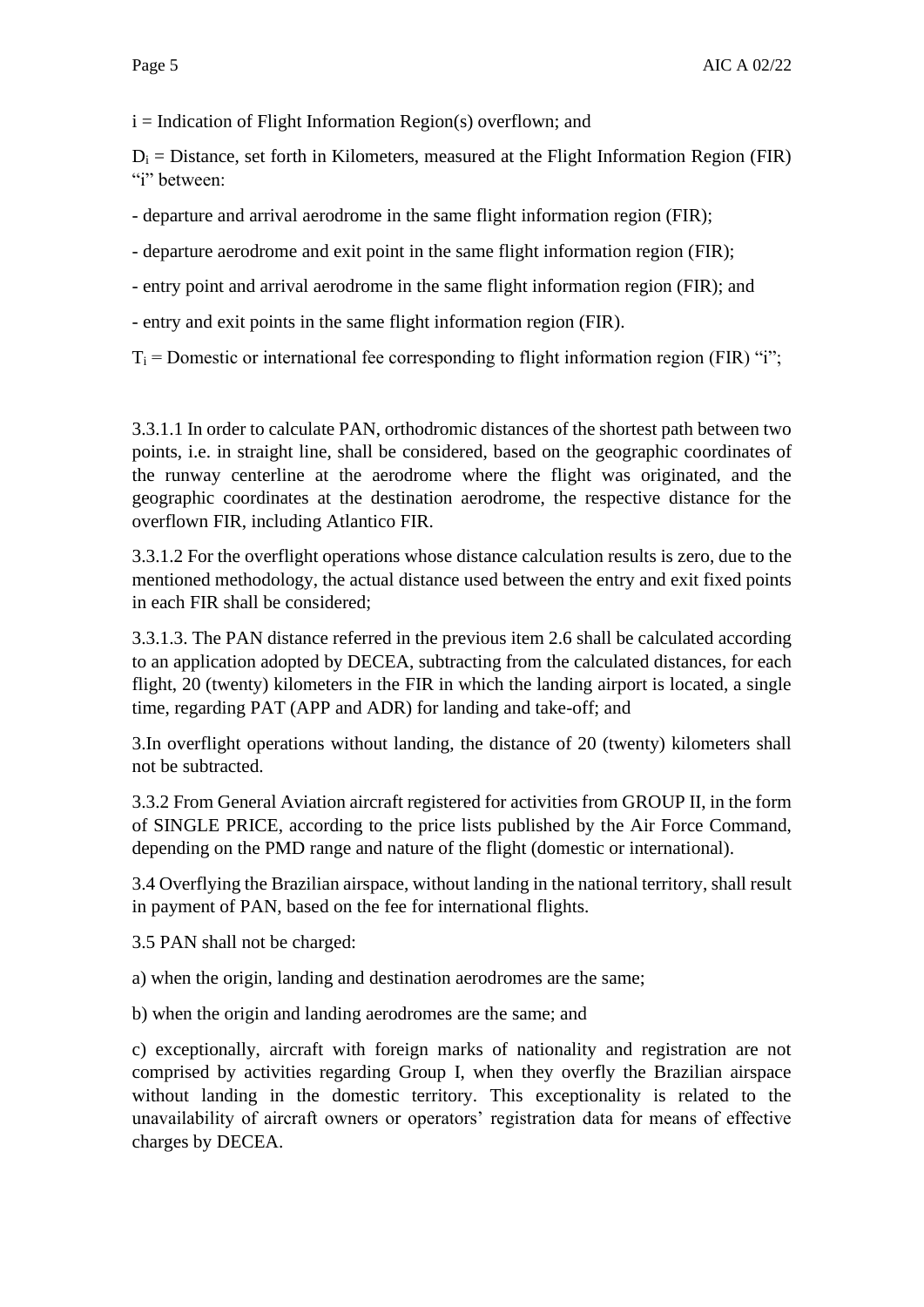### 4 CHARGES FOR THE USE OF COMMUNICATIONS AND RADIO AIDS TO AIR NAVIGATION AT APPROACH CONTROL AREAS (TAT APP)

4.1.4 The Charges for the Use of Communications and Radio Aids to Air Navigation at Approach Control Areas (TAT APP) is the unit price that remunerates for the use of services, facilities and aids, as listed in this Publication, and provided by an aircraft with weight factor equal to 1, in its landing or climb operation within an air traffic terminal area, of a classified aerodrome.

4.2 TAT APP is set forth according to the nature of the flights (domestic or international) and according to the aerodrome class defined by DECEA, based on services, facilities and aids for available approach and climb procedures.

4.3 The price to be charged from aircraft owners or operators, per operation, for the use of services, facilities and aids made available for approach control, and remunerated by TAT APP, is designated PAT APP and shall be calculated according to the formula set forth in this section.

4.3.1 From aircraft belonging to air transportation companies registered for activities from Group I: according to the product of the Weight Factor (Fp) of the aircraft set forth by the fee, considering the aerodrome class and the nature of the flight (domestic or international), i.e.:

# **PAT APP** =  $\mathbf{Fp} \times \mathbf{T_t}$

Where:

PAT APP = Price to be charged;

Fp = Weight Factor of the aircraft; and

 $T_t$  = Value of the TAT APP, domestic or international, set forth considering the aerodrome class.

4.3.2. From General Aviation aircraft registered for activities from GROUP II: as a UNIT PRICE, according to the price lists published by the Air Force Command, according to the PMD range of the aircraft, aerodrome class and nature of the flight (domestic or internacional).

4.4 PAT APP shall only be charged for flights destined to aerodromes classified by DECEA.

### 5 CHARGES FOR THE USE OF COMMUNICATIONS AND RADIO AIDS TO AIR NAVIGATION AT AERODROME CONTROL AREAS (TAT ADR)

5.1 The Charge for the Use of Communications and Radio Aids to Air Navigation at Aerodrome Control Areas (TAT ADR) is the unit value that remunerates for the costs of services, facilities and aids as listed in this publication, provided to an aircraft with weight factor equal to 1, in support to its landing and take-off operations in areas within the jurisdiction of classified aerodromes.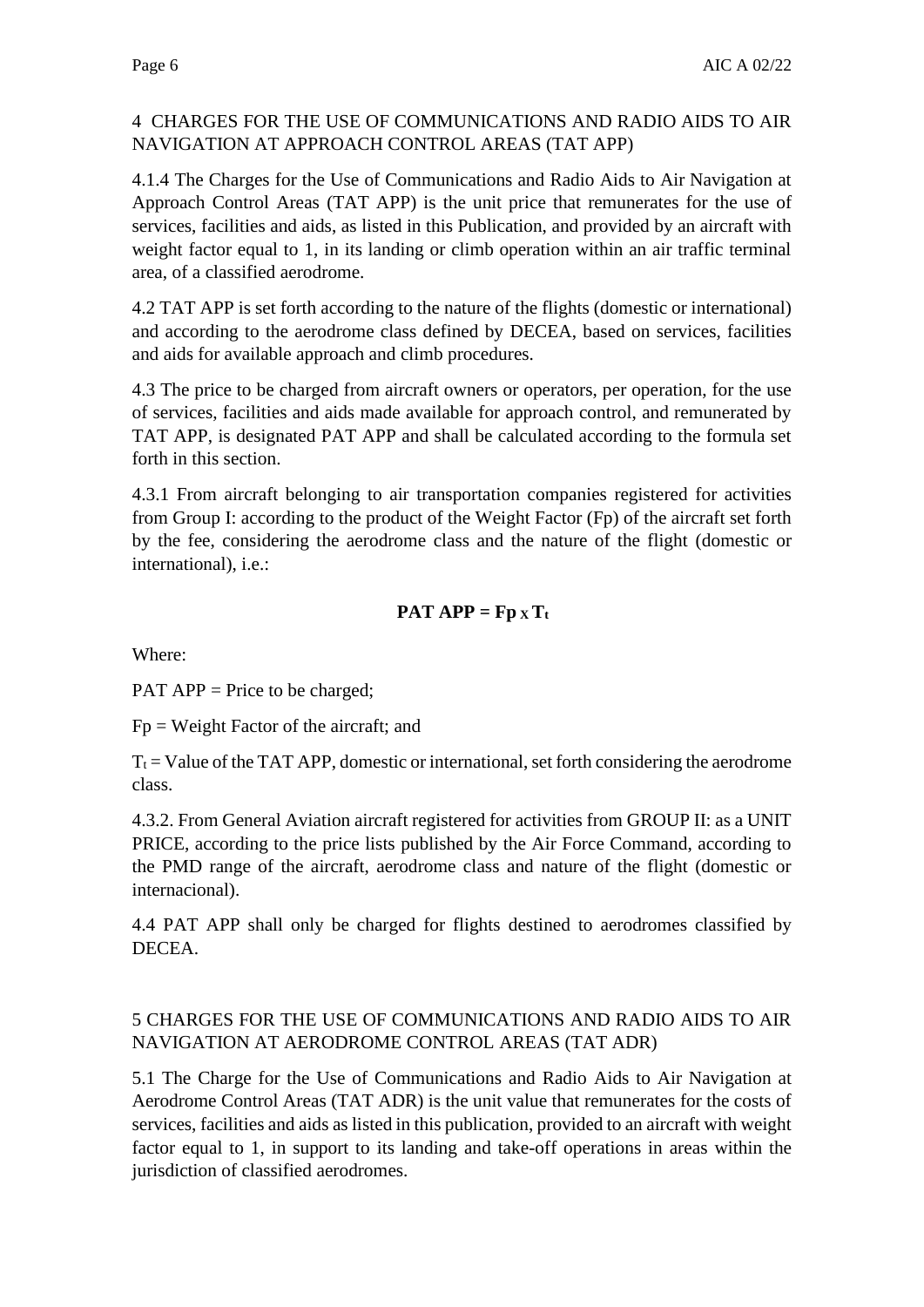5.2 TAT ADR shall be set forth according to the nature of the flight (domestic or international), and according to the aerodrome class as designated by DECEA, based on services, facilities and aids to landing and take-off operations available at those aerodromes.

5.3 The price to be charged from aircraft owners or operators, per operation, for the use of services, facilities and aids made available at classified aerodromes, and remunerated by TAT ADR, is designated PAT ADR and shall be calculated according to the formula set forth in this section.

5.3.1 From aircraft belonging to air transportation companies registered for activities from Group I: according to the Weight Factor (Fp) of the aircraft set forth by the fee, considering the aerodrome class and the nature of the flight (domestic or international), i.e.:

## **PAT ADR = Fp**  $\mathbf{X}$ **T**<sub>t</sub>

Where:

PAT ADR = Price to be charged;

Fp = Weight Factor of the aircraft; and

 $T_t$  = Value for TAT ADR, domestic or international, set forth considering the aerodrome class.

5.3.2 From General Aviation aircraft registered for activities from GROUP II: as SINGLE PRICE, according to the price lists published by the Air Force Command, according to the aircraft PMD range, the aerodrome class and the nature of the flight (domestic or international).

5.4 PAT ADR shall only be collected from flights destined to aerodromes classified by DECEA.

#### 6 AIRPORT CLASSIFICATION

6.1 According to the criteria for the quality of provided services, facilities and aids, as observed in this publication, aerodromes shall be classified as follows, for the specific purposes of collecting TAT APP and TAT ADR charges:

a) CLASS A, regarding aerodromes in which approach control services, aerodrome control services and the following facilities and/or aids are provided: RADAR, ILS/ALS, VOR/DME, NDB, PAPI or VASIS;

b) CLASS B, regarding aerodromes in which approach control services, aerodrome control services and the following facilities and/or aids are provided: ILS/ALS or RADAR, VOR/DME, NDB, PAPI or VASIS;

c) CLASS C, regarding aerodromes in which approach control services, aerodrome control services and the following facilities and/or aids are provided: VOR/DME or RADAR, NDB, PAPI or VASIS;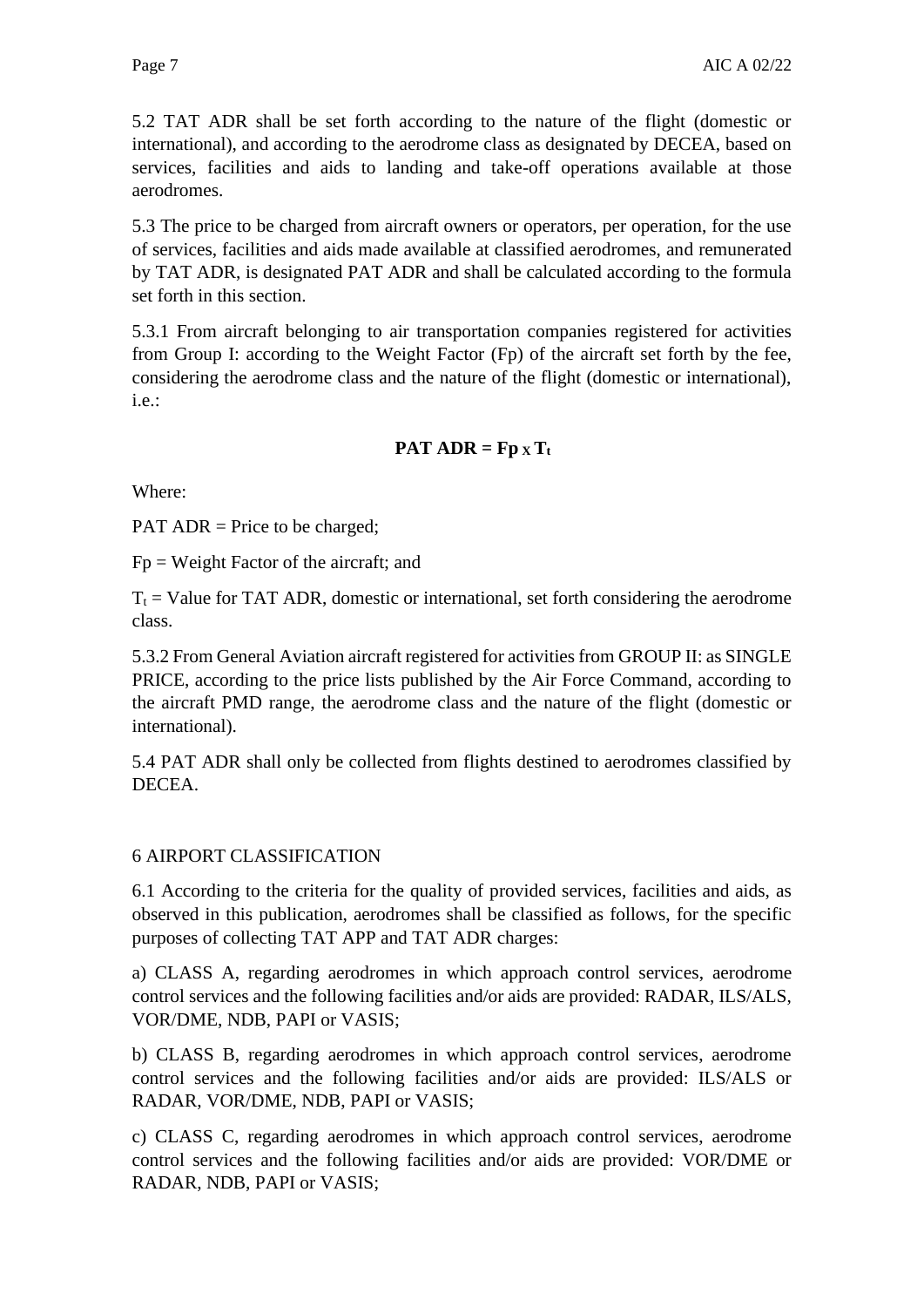٦

d) CLASS D, regarding aerodromes in which approach control services or aerodrome control services and IFR approach procedures are provided;

e) CLASS E, regarding aerodromes in which Aerodrome Flight Information Services (AFIS) and IFR approach procedures are provided; and

f) CLASS F, regarding aerodromes in which Aerodrome Control Services or Aerodrome Flight Information Services (AFIS) are provided.

6.2 Domestic public aerodromes, for purposes of collecting Charges for the Use of Communications and Radio Aids to Air Navigation at Approach Control Areas (TAT APP) and Charges for the Use of Communications and Radio Aids to Air Navigation at Aerodrome Control Areas (TAT ADR), are classified according to enactments to be issued by DECEA.

| <b>I - CLASS A</b>         |                    |                                                                                        |  |  |  |  |
|----------------------------|--------------------|----------------------------------------------------------------------------------------|--|--|--|--|
| <b>Location</b>            | <b>Acrony</b><br>m | <b>Aerodrome Name</b>                                                                  |  |  |  |  |
| <b>BELÉM</b> (PA)          | <b>SBBE</b>        | AEROPORTO INTERNACIONAL DE<br>BELÉM / VAL-DE-CANS / JÚLIO CÉZAR<br><b>RIBEIRO</b>      |  |  |  |  |
| <b>BELO HORIZONTE (MG)</b> | <b>SBCF</b>        | AEROPORTO INTERNACIONAL<br><b>TANCREDO NEVES / BELO HORIZONTE</b><br>/ CONFINS         |  |  |  |  |
| <b>BRASÍLIA</b> (DF)       | <b>SBBR</b>        | AEROPORTO INTERNACIONAL<br>PRESIDENTE JUSCELINO KUBITSCHEK                             |  |  |  |  |
| <b>CAMPINAS (SP)</b>       | <b>SBKP</b>        | <b>AEROPORTO INTERNACIONAL DE</b><br><b>VIRACOPOS</b>                                  |  |  |  |  |
| <b>CURITIBA (PR)</b>       | <b>SBCT</b>        | AEROPORTO INTERNACIONAL<br><b>AFONSO PENA</b>                                          |  |  |  |  |
| FLORIANÓPOLIS (SC)         | <b>SBFL</b>        | AEROPORTO INTERNACIONAL<br>HERCÍLIO LUZ                                                |  |  |  |  |
| <b>GUARULHOS (SP)</b>      | <b>SBGR</b>        | AEROPORTO INTERNACIONAL<br><b>GOVERNADOR ANDRÉ FRANCO</b><br><b>MONTORO</b>            |  |  |  |  |
| <b>MANAUS (AM)</b>         | <b>SBEG</b>        | AEROPORTO INTERNACIONAL<br><b>EDUARDO GOMES</b>                                        |  |  |  |  |
| PORTO ALEGRE (RS)          | <b>SBPA</b>        | AEROPORTO INTERNACIONAL<br><b>SALGADO FILHO</b>                                        |  |  |  |  |
| RIO DE JANEIRO (RJ)        | <b>SBGL</b>        | AEROPORTO INTERNACIONAL DO RIO<br>DE JANEIRO / GALEÃO / ANTÔNIO<br><b>CARLOS JOBIM</b> |  |  |  |  |
| SANTA MARIA (RS)           | <b>SBSM</b>        | AEROPORTO DE SANTA MARIA                                                               |  |  |  |  |
| SÃO PAULO (SP)             | <b>SBSP</b>        | <b>AEROPORTO DE CONGONHAS</b>                                                          |  |  |  |  |
|                            |                    |                                                                                        |  |  |  |  |
| <b>II - CLASS B</b>        |                    |                                                                                        |  |  |  |  |

**Chart 1 – Classified Domestic Public Aerodromes**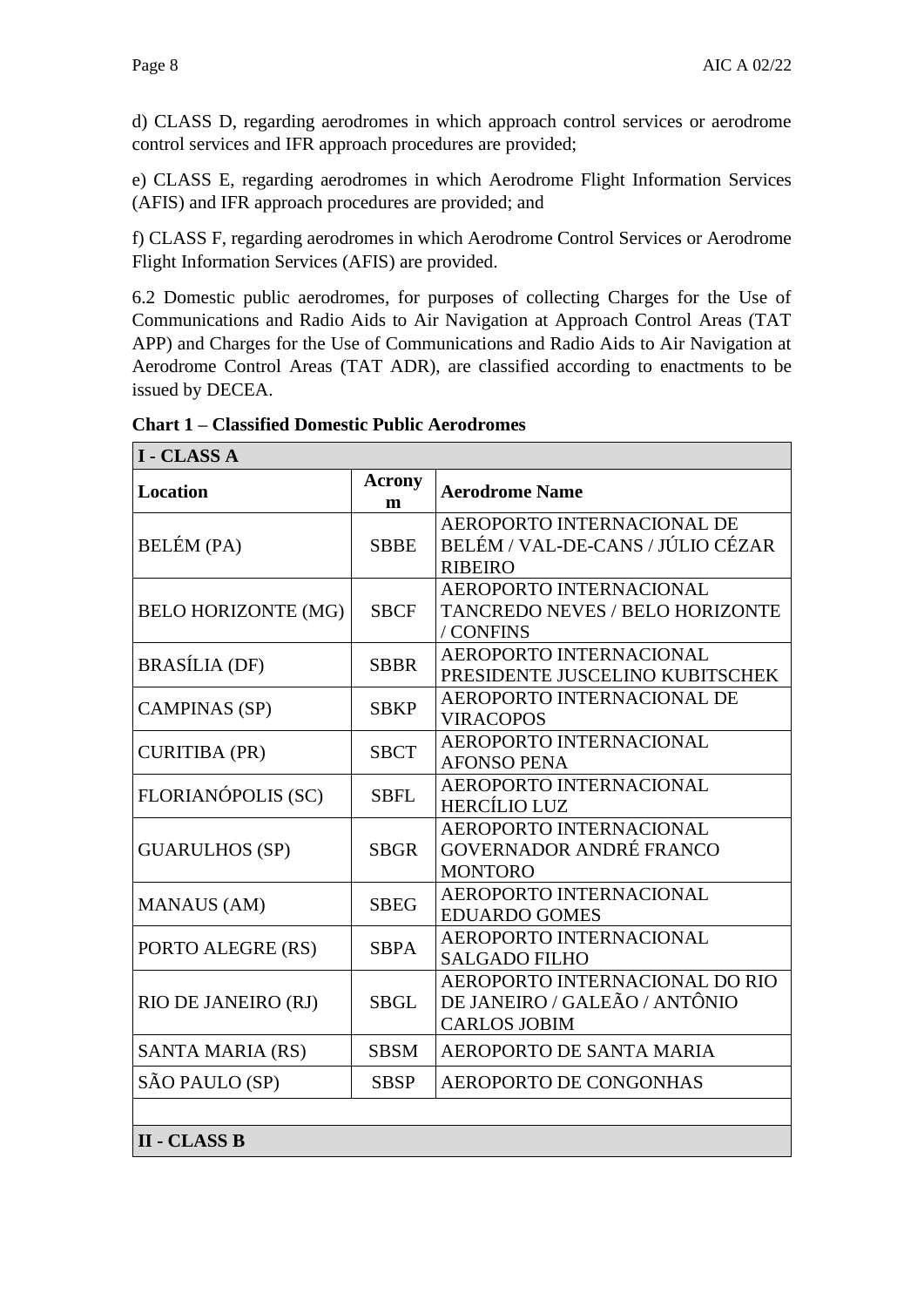| <b>Location</b>             | <b>Acrony</b><br>m | <b>Aerodrome Name</b>                                             |  |  |
|-----------------------------|--------------------|-------------------------------------------------------------------|--|--|
| <b>BELO HORIZONTE (MG)</b>  | <b>SBBH</b>        | AEROPORTO DA PAMPULHA / CARLOS<br>DRUMMOND DE ANDRADE             |  |  |
| <b>BOA VISTA (RR)</b>       | <b>SBBV</b>        | AEROPORTO INTERNACIONAL DE BOA<br>VISTA / ATLAS BRASIL CANTANHEDE |  |  |
| <b>CAMPO GRANDE (MS)</b>    | <b>SBCG</b>        | AEROPORTO INTERNACIONAL DE<br><b>CAMPO GRANDE</b>                 |  |  |
| CUIABÁ (MT)                 | <b>SBCY</b>        | AEROPORTO MARECHAL RONDON                                         |  |  |
| <b>CURITIBA (PR)</b>        | <b>SBBI</b>        | AEROPORTO DE BACACHERI                                            |  |  |
| <b>FORTALEZA (CE)</b>       | <b>SBFZ</b>        | AEROPORTO INTERNACIONAL PINTO<br><b>MARTINS</b>                   |  |  |
| FOZ DO IGUAÇU (PR)          | <b>SBFI</b>        | AEROPORTO INTERNACIONAL DE FOZ<br>DO IGUAÇU / CATARATAS           |  |  |
| GOIÂNIA (GO)                | <b>SBGO</b>        | AEROPORTO DE SANTA GENOVEVA                                       |  |  |
| <b>JOINVILLE (SC)</b>       | <b>SBJV</b>        | AEROPORTO LAURO CARNEIRO DE<br><b>LOYOLA</b>                      |  |  |
| MACAÉ (RJ)                  | <b>SBME</b>        | AEROPORTO DE MACAÉ                                                |  |  |
| MACEIÓ (AL)                 | <b>SBMO</b>        | AEROPORTO ZUMBI DOS PALMARES                                      |  |  |
| PORTO VELHO (RO)            | <b>SBPV</b>        | AEROPORTO GOVERNADOR JORGE<br><b>TEIXEIRA DE OLIVEIRA</b>         |  |  |
| <b>RECIFE (PE)</b>          | <b>SBRF</b>        | AEROPORTO DE GUARARAPES /<br><b>GILBERTO FREYRE</b>               |  |  |
| RIBEIRÃO PRETO (SP)         | <b>SBRP</b>        | <b>AEROPORTO LEITE LOPES</b>                                      |  |  |
| RIO BRANCO (AC)             | <b>SBRB</b>        | AEROPORTO PLÁCIDO DE CASTRO                                       |  |  |
| RIO DE JANEIRO (RJ)         | <b>SBRJ</b>        | AEROPORTO SANTOS DUMONT                                           |  |  |
| SALVADOR (BA)               | <b>SBSV</b>        | AEROPORTO DEPUTADO LUÍS<br><b>EDUARDO MAGALHÃES</b>               |  |  |
| SANTARÉM (PA)               | <b>SBSN</b>        | AEROPORTO INTERNACIONAL<br>MAESTRO WILSON FONSECA                 |  |  |
| SÃO JOSÉ DOS CAMPOS<br>(SP) | <b>SBSJ</b>        | AEROPORTO PROFESSOR URBANO<br><b>ERNESTO STUMPF</b>               |  |  |
| SÃO LUÍS (MA)               | <b>SBSL</b>        | AEROPORTO INTERNACIONAL<br>MARECHAL CUNHA MACHADO                 |  |  |
| UBERLÂNDIA (MG)             | <b>SBUL</b>        | AEROPORTO TEN CEL AV CÉSAR<br><b>BOMBONATO</b>                    |  |  |
| VITÓRIA (ES)                | <b>SBVT</b>        | AEROPORTO EURICO DE AGUIAR<br><b>SALLES</b>                       |  |  |
|                             |                    |                                                                   |  |  |
| <b>III - CLASS C</b>        |                    |                                                                   |  |  |
| Location                    | Acrony<br>m        | <b>Aerodrome Name</b>                                             |  |  |
| BELÉM (PA)                  | <b>SBJC</b>        | AEROPORTO BRIGADEIRO PROTÁSIO<br>DE OLIVEIRA                      |  |  |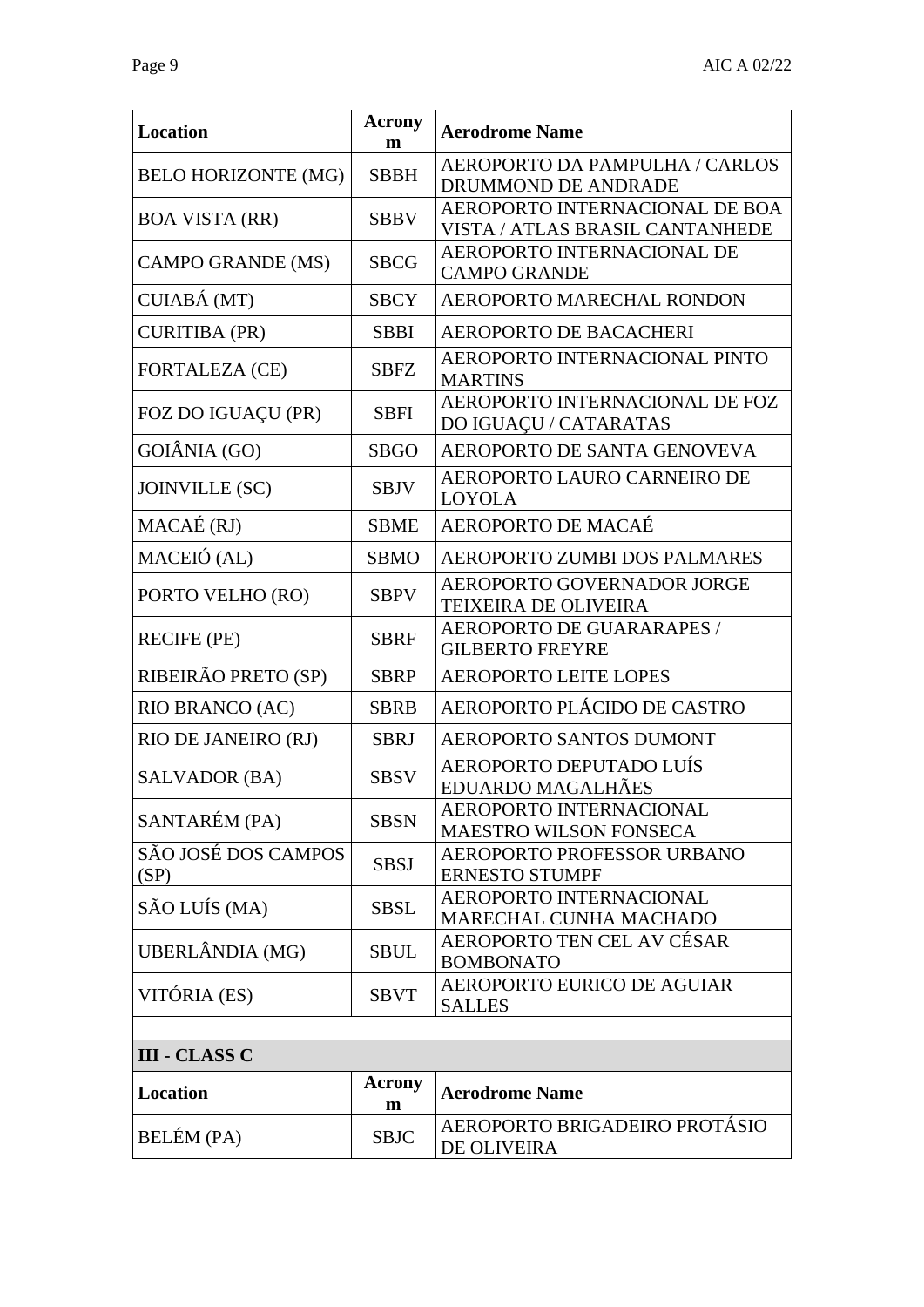| JOÃO PESSOA (PB)                            | <b>SBJP</b>        | <b>AEROPORTO PRESIDENTE CASTRO</b><br><b>PINTO</b>               |
|---------------------------------------------|--------------------|------------------------------------------------------------------|
| JUNDIAÍ (SP)                                | <b>SBJD</b>        | AEROPORTO COMANDANTE ROLIM<br><b>ADOLFO AMARO</b>                |
| LONDRINA (PR)                               | <b>SBLO</b>        | AEROPORTO GOVERNADOR JOSÉ<br><b>RICHA</b>                        |
| MACAPÁ (AP)                                 | <b>SBMQ</b>        | <b>AEROPORTO INTERNACIONAL DE</b><br>MACAPÁ / ALBERTO ALCOLUMBRE |
| <b>NAVEGANTES (SC)</b>                      | <b>SBNF</b>        | <b>AEROPORTO MINISTRO VICTOR</b><br><b>KONDER</b>                |
| PALMAS (TO)                                 | <b>SBPJ</b>        | AEROPORTO BRIGADEIRO LYSIAS<br><b>RODRIGUES</b>                  |
| <b>PRESIDENTE</b><br>PRUDENTE (SP)          | <b>SBDN</b>        | <b>AEROPORTO DE PRESIDENTE</b><br><b>PRUDENTE</b>                |
| RIO DE JANEIRO (RJ)                         | <b>SBJR</b>        | AEROPORTO DE JACAREPAGUÁ /<br>ROBERTO MARINHO                    |
| SÃO PAULO (SP)                              | <b>SBMT</b>        | AEROPORTO DE CAMPO DE MARTE                                      |
| <b>TERESINA (PI)</b>                        | <b>SBTE</b>        | AEROPORTO SENADOR PETRÔNIO<br><b>PORTELLA</b>                    |
|                                             |                    |                                                                  |
| <b>IV - CLASS D</b>                         |                    |                                                                  |
| Location                                    | <b>Acrony</b><br>m | <b>Aerodrome Name</b>                                            |
|                                             |                    | AEROPORTO DE ARACAJU / SANTA                                     |
| <b>ARACAJU (SE)</b>                         | <b>SBAR</b>        | <b>MARIA</b>                                                     |
| ARAXÁ (MG)                                  | <b>SBAX</b>        | AEROPORTO ROMEU ZEMA                                             |
| <b>BAURU</b> (SP)                           | <b>SBBU</b>        | <b>AEROPORTO DE BAURU</b>                                        |
| <b>BAURU - AREALVA</b><br>(SP)              | <b>SBAE</b>        | AEROPORTO DE BAURU - AREALVA                                     |
| CABO FRIO (RJ)                              | <b>SBCB</b>        | AEROPORTO DE CABO FRIO                                           |
| <b>CAMPOS DOS</b><br><b>GOYTACAZES (RJ)</b> | <b>SBCP</b>        | AEROPORTO BARTOLOMEU LISANDRO                                    |
| <b>CAMPOS DOS</b><br><b>GOYTACAZES (RJ)</b> | <b>SBFS</b>        | HELIPONTO DE FAROL DE SÃO TOMÉ                                   |
| CAXIAS DO SUL (RS)                          | <b>SBCX</b>        | AEROPORTO CAMPO DOS BUGRES                                       |
| <b>GUARATINGUETÁ (SP)</b>                   | <b>SBGW</b>        | AEROPORTO DE GUARATINGUETÁ                                       |
| ILHÉUS (BA)                                 | <b>SBIL</b>        | AEROPORTO JORGE AMADO                                            |
| MARABÁ (PA)                                 | SBMA               | AEROPORTO JOÃO CORRÊA DA<br><b>ROCHA</b>                         |
| <b>MARÍLIA</b> (SP)                         | <b>SBML</b>        | AEROPORTO DE MARÍLIA                                             |
| MARINGÁ (PR)                                | <b>SBMG</b>        | AEROPORTO SÍLVIO NAME JÚNIOR                                     |
| PORTO SEGURO (BA)                           | <b>SBPS</b>        | <b>AEROPORTO DE PORTO SEGURO</b>                                 |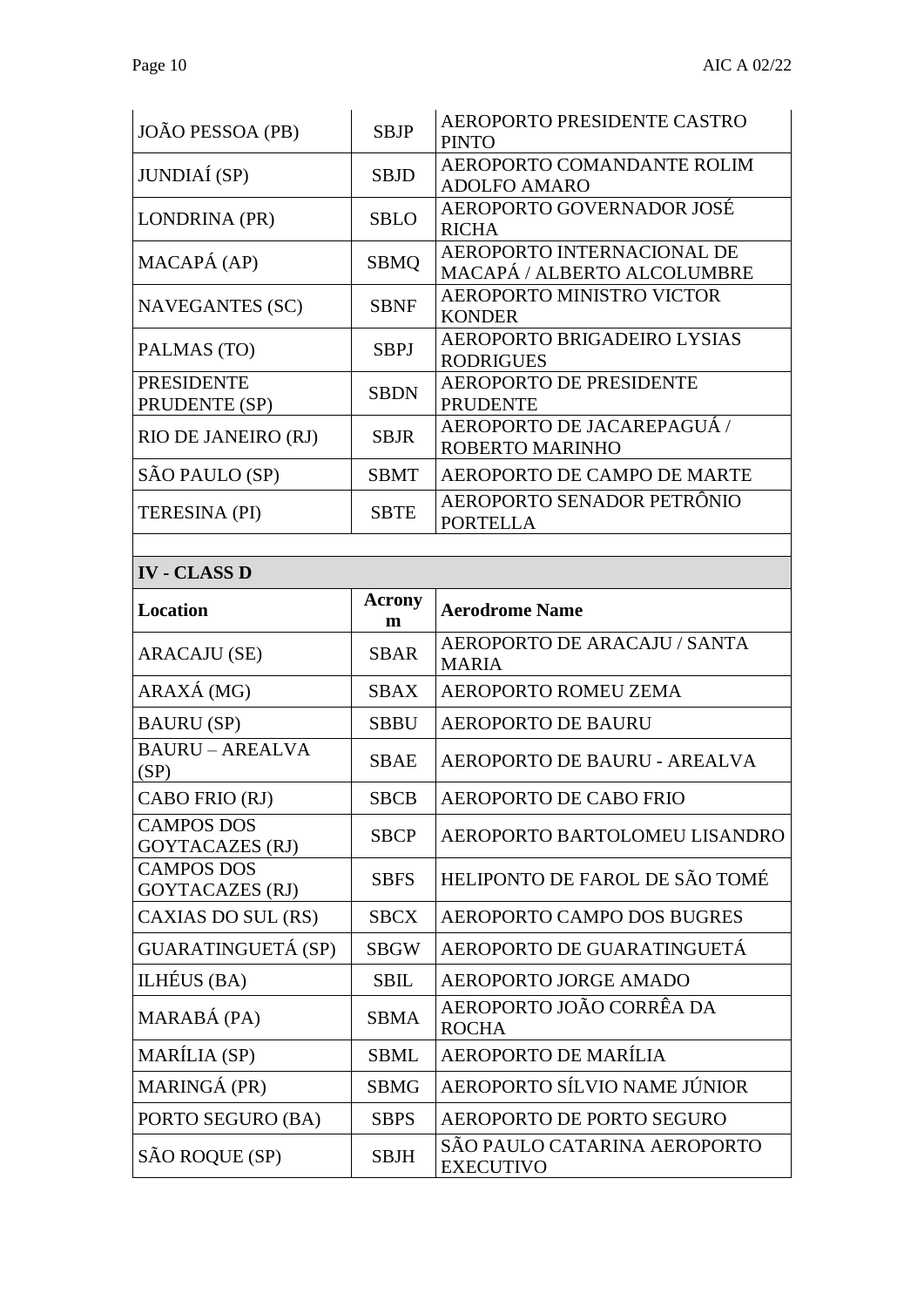| TABATINGA (AM)                            | <b>SBTT</b> | AEROPORTO INTERNACIONAL DE<br><b>TABATINGA</b>        |
|-------------------------------------------|-------------|-------------------------------------------------------|
| <b>UBERABA</b> (MG)                       | <b>SBUR</b> | AEROPORTO MÁRIO DE ALMEIDA<br><b>FRANCO</b>           |
| UNA (BA)                                  | <b>SBTC</b> | AEROPORTO DE COMANDATUBA                              |
| URUGUAIANA (RS)                           | <b>SBUG</b> | AEROPORTO INTERNACIONAL RUBEM<br><b>BERTA</b>         |
| V - CLASS E                               |             |                                                       |
| Location                                  | Acrony<br>m | <b>Aerodrome Name</b>                                 |
|                                           |             | AEROPORTO PILOTO OSVALDO                              |
| ALTA FLORESTA (MT)                        | <b>SBAT</b> | <b>MARQUES DIAS</b>                                   |
| <b>ALTAMIRA (PA)</b>                      | <b>SBHT</b> | AEROPORTO DE ALTAMIRA                                 |
| <b>ARACATI</b> (CE)                       | <b>SBAC</b> | AEROPORTO REGIONAL DE ARACATI /<br>DRAGÃO DO MAR      |
| <b>ARAÇATUBA (SP)</b>                     | <b>SBAU</b> | AEROPORTO DE ARAÇATUBA                                |
| BAGÉ (RS)                                 | <b>SBBG</b> | AEROPORTO COMANDANTE GUSTAVO<br><b>KRAEMER</b>        |
| <b>BARBACENA</b> (MG)                     | <b>SBBQ</b> | AEROPORTO MAJ BRIG DOORGAL<br><b>BORGES</b>           |
| <b>BARRA DO GARÇAS</b><br>(MT)            | SBBW        | AEROPORTO DE BARRA DO GARÇAS                          |
| <b>CALDAS NOVAS (GO)</b>                  | <b>SBCN</b> | <b>AEROPORTO NELSON RIBEIRO</b><br><b>GUIMARÃES</b>   |
| <b>CAMPINA GRANDE (PB)</b>                | <b>SBKG</b> | AEROPORTO PRESIDENTE JOÃO<br><b>SUASSUNA</b>          |
| CASCAVEL (PR)                             | <b>SBCA</b> | AEROPORTO CORONEL ADALBERTO<br><b>MENDES DA SILVA</b> |
| CHAPECÓ (SC)                              | <b>SBCH</b> | <b>AEROPORTO SERAFIM ENOSS</b><br><b>BERTASO</b>      |
| CORUMBÁ (MS)                              | <b>SBCR</b> | AEROPORTO INTERNACIONAL DE<br><b>CORUMBÁ</b>          |
| CRUZ (CE)                                 | <b>SBJE</b> | AEROPORTO COMANDANTE ARISTON<br>PESSOA / JERICOACOARA |
| CRUZEIRO DO SUL (AC)                      | <b>SBCZ</b> | AEROPORTO DE CRUZEIRO DO SUL                          |
| DOURADOS (MS)                             | <b>SBDO</b> | AEROPORTO FRANCISCO DE MATOS<br><b>PEREIRA</b>        |
| <b>FERNANDO DE</b><br><b>NORONHA (PE)</b> | <b>SBFN</b> | AEROPORTO DE FERNANDO DE<br><b>NORONHA</b>            |
| GOIANÁ (MG)                               | <b>SBZM</b> | AEROPORTO PRESIDENTE ITAMAR<br>FRANCO / ZONA DA MATA  |
| <b>GOVERNADOR</b>                         | <b>SBGV</b> | <b>AEROPORTO DE GOVERNADOR</b>                        |
| <b>VALADARES (MG)</b>                     |             | <b>VALADARES</b>                                      |
| GUAJARÁ-MIRIM (RO)                        | <b>SBGM</b> | AEROPORTO DE GUAJARÁ-MIRIM                            |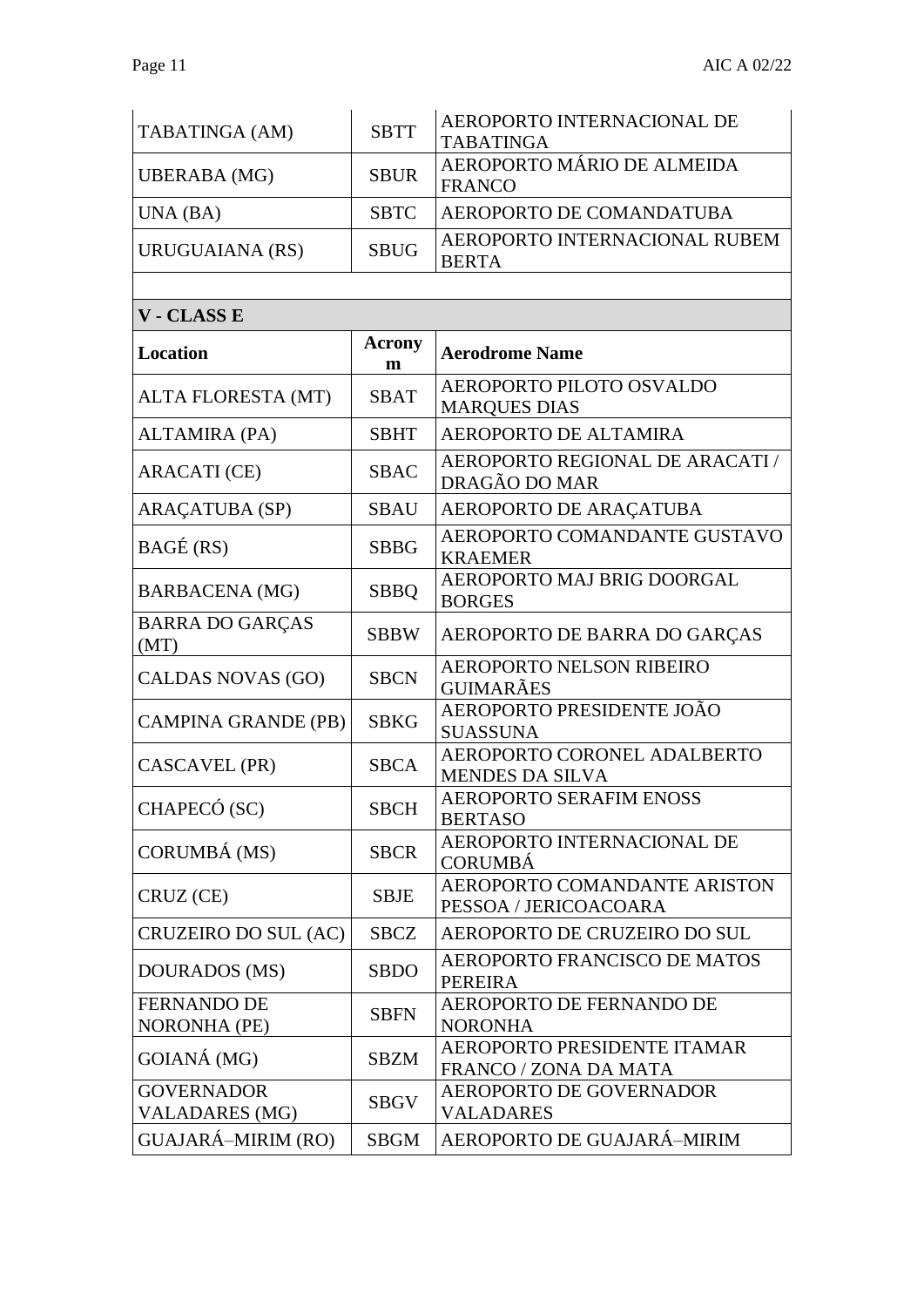| <b>GUARAPUAVA (PR)</b>                  | <b>SSGG</b> | AEROPORTO TANCREDO THOMAS DE<br><b>FARIA</b>                   |
|-----------------------------------------|-------------|----------------------------------------------------------------|
| <b>IMPERATRIZ (MA)</b>                  | <b>SBIZ</b> | AEROPORTO PREFEITO RENATO<br><b>MOREIRA</b>                    |
| <b>ITAITUBA (PA)</b>                    | <b>SBIH</b> | <b>AEROPORTO DE ITAITUBA</b>                                   |
| <b>JACAREACANGA (PA)</b>                | <b>SBEK</b> | AEROPORTO DE JACAREACANGA                                      |
| <b>JAGUARUNA (SC)</b>                   | <b>SBJA</b> | <b>AEROPORTO REGIONAL SUL</b><br>HUMBERTO GHIZZO BORTOLUZZI    |
| <b>JUAZEIRO DO NORTE</b><br>(CE)        | <b>SBJU</b> | AEROPORTO ORLANDO BEZERRA DE<br><b>MENEZES</b>                 |
| LAGES (SC)                              | <b>SBLJ</b> | <b>AEROPORTO DE LAGES</b>                                      |
| MONTES CLAROS (MG)                      | <b>SBMK</b> | AEROPORTO MÁRIO RIBEIRO                                        |
| MOSSORÓ (RN)                            | <b>SBMS</b> | AEROPORTO DIX-SEPT ROSADO                                      |
| <b>OIAPOQUE (AP)</b>                    | <b>SBOI</b> | AEROPORTO DE OIAPOQUE                                          |
| ORIXIMINÁ (PA)                          | <b>SBTB</b> | AEROPORTO DE PORTO TROMBETAS                                   |
| PARAUAPEBAS (PA)                        | <b>SBCJ</b> | AEROPORTO DE CARAJÁS                                           |
| PASSO FUNDO (RS)                        | <b>SBPF</b> | AEROPORTO LAURO KURTZ                                          |
| PATO BRANCO                             | <b>SBPO</b> | AEROPORTO MUNICIPAL DE PATO<br><b>BRANCO / JUVENAL CARDOSO</b> |
| PELOTAS (RS)                            | <b>SBPK</b> | AEROPORTO INTERNACIONAL JOÃO<br><b>SIMÕES LOPES NETO</b>       |
| PETROLINA (PE)                          | <b>SBPL</b> | AEROPORTO SENADOR NILO COELHO                                  |
| POÇOS DE CALDAS<br>(MG)                 | <b>SBPC</b> | AEROPORTO EMBAIXADOR WALTER<br><b>MOREIRA SALLES</b>           |
| PONTA GROSSA (PR)                       | <b>SBPG</b> | AEROPORTO COMANDANTE ANTÔNIO<br><b>AMILTON BERALDO</b>         |
| PONTA PORÃ (MS)                         | <b>SBPP</b> | AEROPORTO INTERNACIONAL DE<br>PONTA PORÂ                       |
| SANTANA DO PARAÍSO<br>(MG)              | <b>SBIP</b> | AEROPORTO DA IPATINGA / USIMINAS                               |
| SANTO ÂNGELO (RS)                       | <b>SBNM</b> | AEROPORTO REGIONAL SEPÉ TIARAJU                                |
| <b>SÃO GABRIEL DA</b><br>CACHOEIRA (AM) | <b>SBUA</b> | AEROPORTO DE SÃO GABRIEL DA<br><b>CACHOEIRA</b>                |
| SÃO JOSÉ DO RIO<br>PRETO (SP)           | <b>SBSR</b> | AEROPORTO PROFESSOR ERIBERTO<br><b>MANOEL REINO</b>            |
| SINOP (MT)                              | <b>SBSI</b> | AEROPORTO PRESIDENTE JOÃO<br><b>BATISTA FIGUEIREDO</b>         |
| SORRISO (MT)                            | <b>SBSO</b> | AEROPORTO REGIONAL ADOLINO<br><b>BEDIN</b>                     |
| TEFÉ (AM)                               | <b>SBTF</b> | AEROPORTO DE TEFÉ                                              |
| TOLEDO (PR)                             | <b>SBTD</b> | AEROPORTO LUIZ DALCANALE FILHO                                 |
| VARGINHA (MG)                           | <b>SBVG</b> | AEROPORTO MAJOR BRIGADEIRO<br><b>TROMPOWSKY</b>                |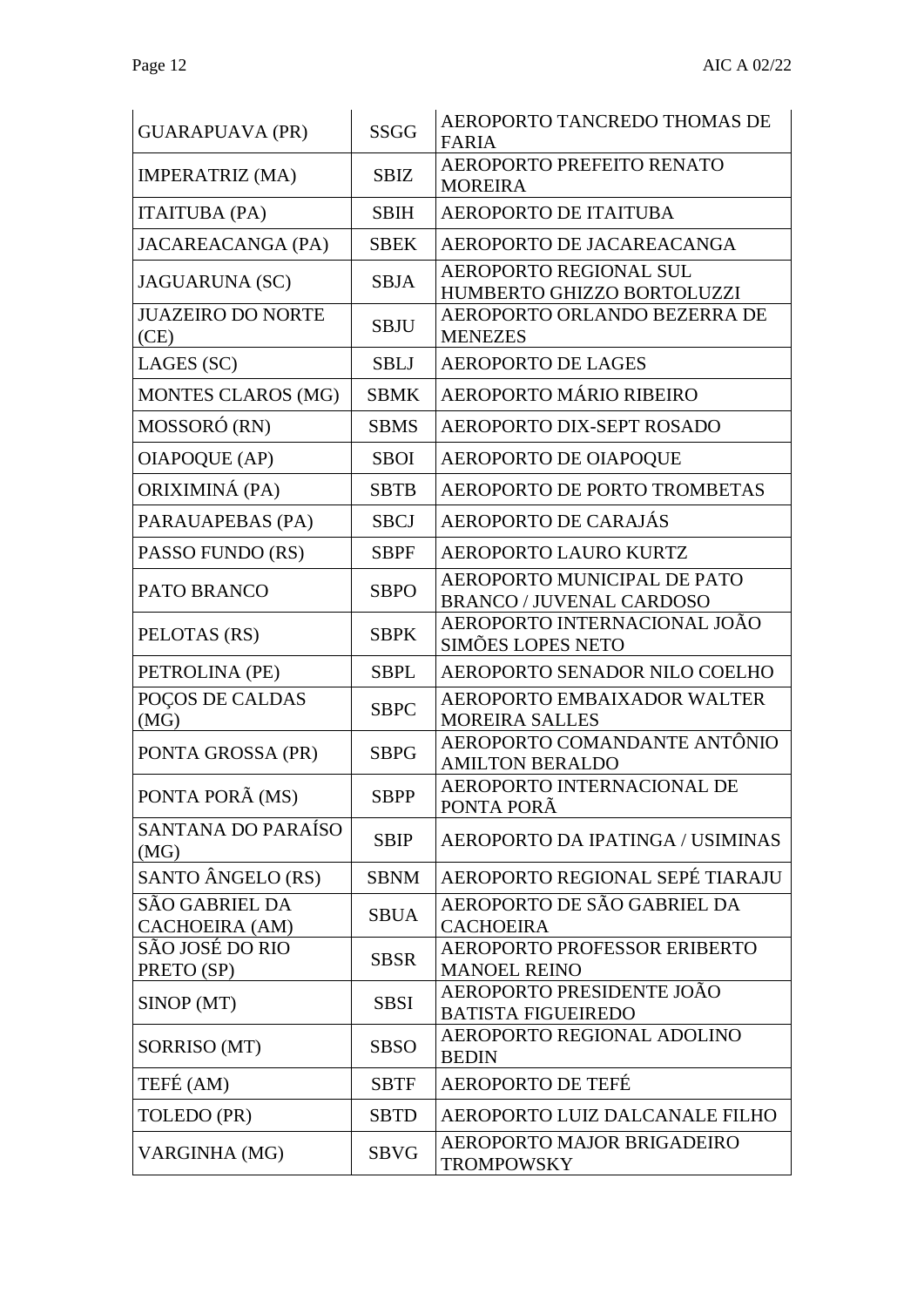| <b>VILHENA (RO)</b>              | <b>SBVH</b> | <b>AEROPORTO DE VILHENA</b>                          |
|----------------------------------|-------------|------------------------------------------------------|
| VITÓRIA DA<br>CONQUISTA (BA)     | <b>SBQV</b> | AEROPORTO GLAUBER DE ANDRADE<br><b>ROCHA</b>         |
|                                  |             |                                                      |
| VI - CLASS F                     |             |                                                      |
| Location                         | Acrony<br>m | <b>Aerodrome Name</b>                                |
| <b>BELO HORIZONTE (MG)</b>       | <b>SBPR</b> | <b>AEROPORTO CARLOS PRATES</b>                       |
| <b>BONITO</b> (MS)               | <b>SBDB</b> | <b>AEROPORTO DE BONITO</b>                           |
| <b>BRAGANÇA PAULISTA</b><br>(SP) | <b>SBBP</b> | AEROPORTO ARTHUR SIQUEIRA                            |
| <b>CAMPINAS (SP)</b>             | <b>SDAM</b> | AEROPORTO ESTADUAL DE CAMPOS<br><b>DOS AMARAIS</b>   |
| GOIÂNIA (GO)                     | <b>SBNV</b> | AERÓDROMO NACIONAL DE AVIAÇÃO                        |
| JI-PARANÁ (RO)                   | <b>SBJI</b> | AEROPORTO DE JI-PARANÁ                               |
| MARICÁ (RJ)                      | <b>SBMI</b> | AEROPORTO DE MARICÁ                                  |
| PARNAÍBA (PI)                    | <b>SBPB</b> | AEROPORTO PREFEITO DOUTOR JOÃO<br><b>SILVA FILHO</b> |
| PAULO AFONSO (BA)                | <b>SBUF</b> | AEROPORTO DE PAULO AFONSO                            |
| RONDONÓPOLIS (MT)                | <b>SBRD</b> | AEROPORTO MAESTRO MARINHO<br><b>FRANCO</b>           |
| SOROCABA (SP)                    | <b>SDCO</b> | AEROPORTO DE SOROCABA                                |
| TRÊS LAGOAS (MS)                 | <b>SBTG</b> | AEROPORTO DE TRÊS LAGOAS                             |

**Reference: Decree nr. 169/DGCEA, dated 3 December 2021**

## 7 VALUES OF AIR NAVIGATION CHARGES

7.1 Current values of TAN, TAT APP and TAT ADR charges were set forth by specific regulations published by the Air Force Command and are described in the following charts:

**Chart 2 – Charges for Communications and Aids to Air Navigation (TAN) Group I – Domestic Flights and International Flights**

| <b>Flight Information</b><br><b>Region (FIR)</b> |      | Domestic Flights (in R\$)   International Flights (in USD) |
|--------------------------------------------------|------|------------------------------------------------------------|
| Brasília:                                        | 0.97 | 0.60                                                       |
| FIR Curitiba                                     | 0.97 | 0.60                                                       |
| <b>FIR Recife</b>                                | 0.97 | 0.60                                                       |
| FIR Amazônica                                    | 0.97 | 0.60                                                       |
| FIR Atlântico                                    | 0.52 | 0.13                                                       |

**Reference: Decree nr. 1.599/GC3, dated 30 October 2017, and Decree nr. 190/GC3, dated 29 November 2021**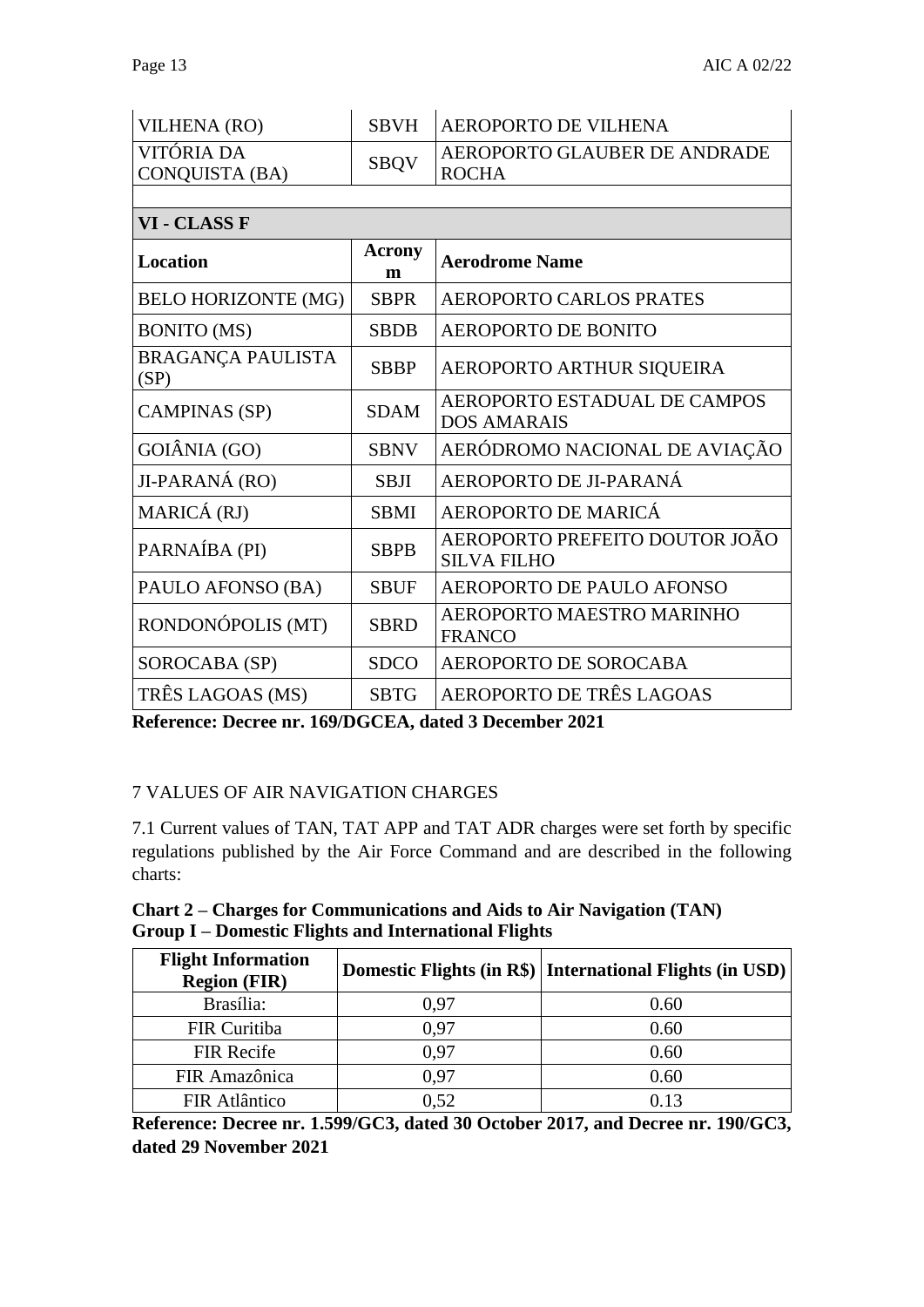| <b>PMD Range (ton.)</b> |          | Domestic Flights (in R\$)   International Flights (in USD) |
|-------------------------|----------|------------------------------------------------------------|
| Up to $1$               | 38,57    | 25.91                                                      |
| Over 1 up to 2          | 55,13    | 37.00                                                      |
| Over 2 up to 4          | 86,18    | 57.81                                                      |
| Over 4 up to $6$        | 114,15   | 77.08                                                      |
| Over 6 up to 12         | 228,58   | 154.24                                                     |
| Over 12 up to 24        | 457,49   | 289.28                                                     |
| Over 24 up to 48        | 914,71   | 578.55                                                     |
| Over 48 up to 100       | 1.715,18 | 1,157.21                                                   |
| Over 100 up to 200      | 3.430,53 | 2,314.41                                                   |
| Over 200 up to 300      | 6.523,16 | 4,574.50                                                   |
| Over 300                | 7.936,65 | 5,031.96                                                   |

**Chart 3 – Charges for the Use of Communications and Aids to Air Navigation (TAN) Group II - Domestic Flights and International Flights (Single Prices)**

**Reference: Decree nr. 1.599/GC3, dated 30 October 2017, and Decree nr. 190/GC3, dated 29 November 2021**

**Chart 4 – Charges for the Use of Communications and Radio Aids to Air Navigation at Approach Control Areas (TAT APP) Group I – Domestic Flights and International Flights**

| <b>Aerodrome Class</b> |           | Domestic Flights (in R\$)   International Flights (in USD) |
|------------------------|-----------|------------------------------------------------------------|
|                        | 133,84    | 145.38                                                     |
|                        | 107,07    | 116.33                                                     |
|                        | 74,98     | 81.42                                                      |
|                        | 52,47     | 56.99                                                      |
|                        | <b>NA</b> | NA                                                         |
|                        | NΑ        | NΑ                                                         |

**NA – Not Applicable**

**Reference: Decree nr. 191/GC3, dated 29 November 2021**

**Chart 5 – Charges for the Use of Communications and Radio Aids to Air Navigation at Aerodrome Control Areas (TAT ADR)**

**Group I – Domestic Flights and International Flights**

| <b>Aerodrome Class</b> |        | Domestic Flights (in R\$)   International Flights (in USD) |
|------------------------|--------|------------------------------------------------------------|
| А.                     | 535,41 | 581.54                                                     |
|                        | 428,28 | 465.34                                                     |
|                        | 299,93 | 325.70                                                     |
|                        | 209,88 | 227.98                                                     |
|                        | 183,66 | 199.43                                                     |
|                        | 73,50  | 139.58                                                     |

**Reference: Decree nr. 191/GC3, dated 29 November 2021**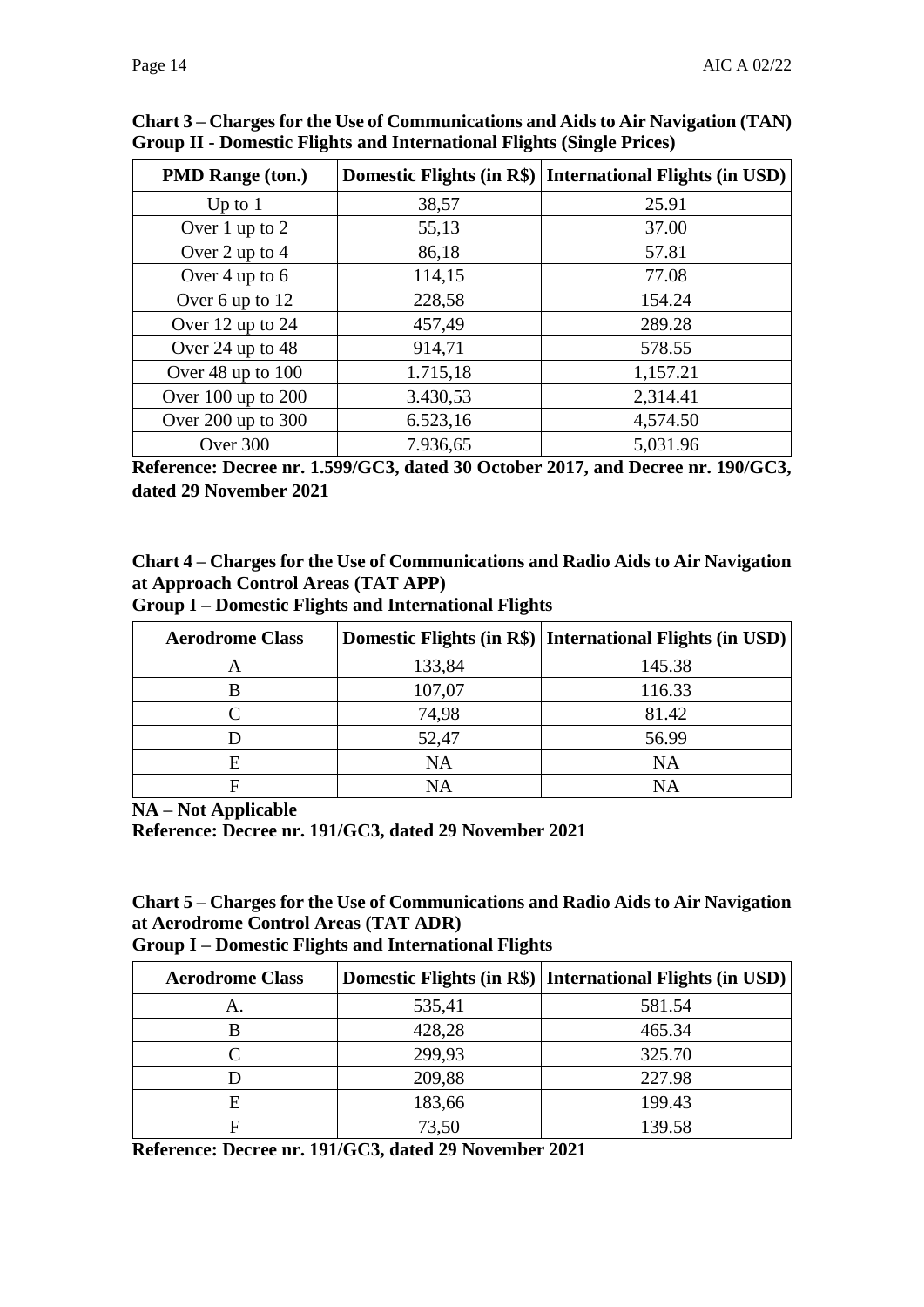| <b>PMD Range</b><br>(ton.) | <b>Class A</b> | <b>Class B</b> | <b>Class C</b> | <b>Class D</b> | <b>Class E</b> | <b>Class F</b> |
|----------------------------|----------------|----------------|----------------|----------------|----------------|----------------|
| Over 1                     | 38,76          | 27,79          | 5,28           | 3,78           | <b>NA</b>      | <b>NA</b>      |
| Over 1 up to 2             | 38,76          | 27,79          | 7,59           | 5,38           | <b>NA</b>      | <b>NA</b>      |
| Over 2 up to 4             | 60,47          | 41,74          | 12,08          | 8,08           | <b>NA</b>      | <b>NA</b>      |
| Over 4 up to 6             | 80,29          | 55,40          | 16,19          | 12,72          | <b>NA</b>      | <b>NA</b>      |
| Over 6 up to 12            | 107,07         | 83,24          | 54,14          | 32,24          | <b>NA</b>      | <b>NA</b>      |
| Over 12 up to 24           | 133,87         | 111,12         | 81,17          | 64,44          | <b>NA</b>      | <b>NA</b>      |
| Over 24 up to 48           | 160,60         | 138,89         | 99,23          | 96,75          | <b>NA</b>      | <b>NA</b>      |
| Over 48 up to 100          | 214,14         | 166,66         | 129,05         | 125,21         | <b>NA</b>      | <b>NA</b>      |
| Over 100 up to<br>200      | 267,68         | 222,19         | 162,49         | 161,29         | <b>NA</b>      | <b>NA</b>      |
| Over 200 up to<br>300      | 334,60         | 281,73         | 211,31         | 208,09         | <b>NA</b>      | <b>NA</b>      |
| Over 300                   | 513,94         | 418,31         | 324,28         | 314,86         | <b>NA</b>      | <b>NA</b>      |

**Chart 6 – Charges for the Use of Communications and Radio Aids to Air Navigation at Approach Control Areas (TAT APP) Group II – Domestic Flight (Single Prices in R\$)**

**NA – Not Applicable**

**Reference: Decree nr. 191/GC3, dated 29 November 2021**

**Chart 7 – Charges for the Use of Communications and Radio Aids to Air Navigation at Aerodrome Control Areas (TAT ADR)**

| Group II – Domestic Flight (Single Prices in R\$) |  |  |  |  |  |
|---------------------------------------------------|--|--|--|--|--|
|---------------------------------------------------|--|--|--|--|--|

| <b>PMD Range</b><br>(ton.) | <b>Class A</b> | <b>Class B</b> | <b>Class C</b> | <b>Class D</b> | <b>Class E</b> | <b>Class F</b> |
|----------------------------|----------------|----------------|----------------|----------------|----------------|----------------|
| Over 1                     | 155,03         | 111,18         | 21,12          | 15,15          | 13,06          | 5,06           |
| Over 1 up to 2             | 155,03         | 111,18         | 30,41          | 21,55          | 18,94          | 7,46           |
| Over 2 up to 4             | 241,89         | 166,98         | 48,34          | 32,34          | 28,42          | 11,46          |
| Over 4 up to 6             | 321,16         | 221,61         | 64,78          | 50,89          | 44,95          | 18,27          |
| Over 6 up to 12            | 428,28         | 333,01         | 216,60         | 129,01         | 113,90         | 45,49          |
| Over 12 up to 24           | 535,52         | 444,51         | 324,68         | 257,79         | 228,33         | 91,36          |
| Over 24 up to 48           | 642,44         | 555,58         | 396,91         | 387,00         | 299,93         | 136,57         |
| Over 48 up to 100          | 856,57         | 666,65         | 516,20         | 500,84         | 394,41         | 182,45         |
| Over 100 up to<br>200      | 1.070,72       | 888,80         | 650,00         | 645,21         | 500,04         | 227,94         |
| Over 200 up to<br>300      | 1.338,42       | 1.126,95       | 845,26         | 832,36         | 645,08         | 285,29         |
| Over 300                   | 2.055,76       | 1.673,24       | 1.297,15       | 1.259,46       | 991,83         | 459,34         |

**Reference: Decree nr. 191/GC3, dated 29 November 2021**

**Chart 8 – Charges for the Use of Communications and Radio Aids to Air Navigation at Approach Control Areas (TAT APP)**

**Group II – International Flights (Single Prices in USD)**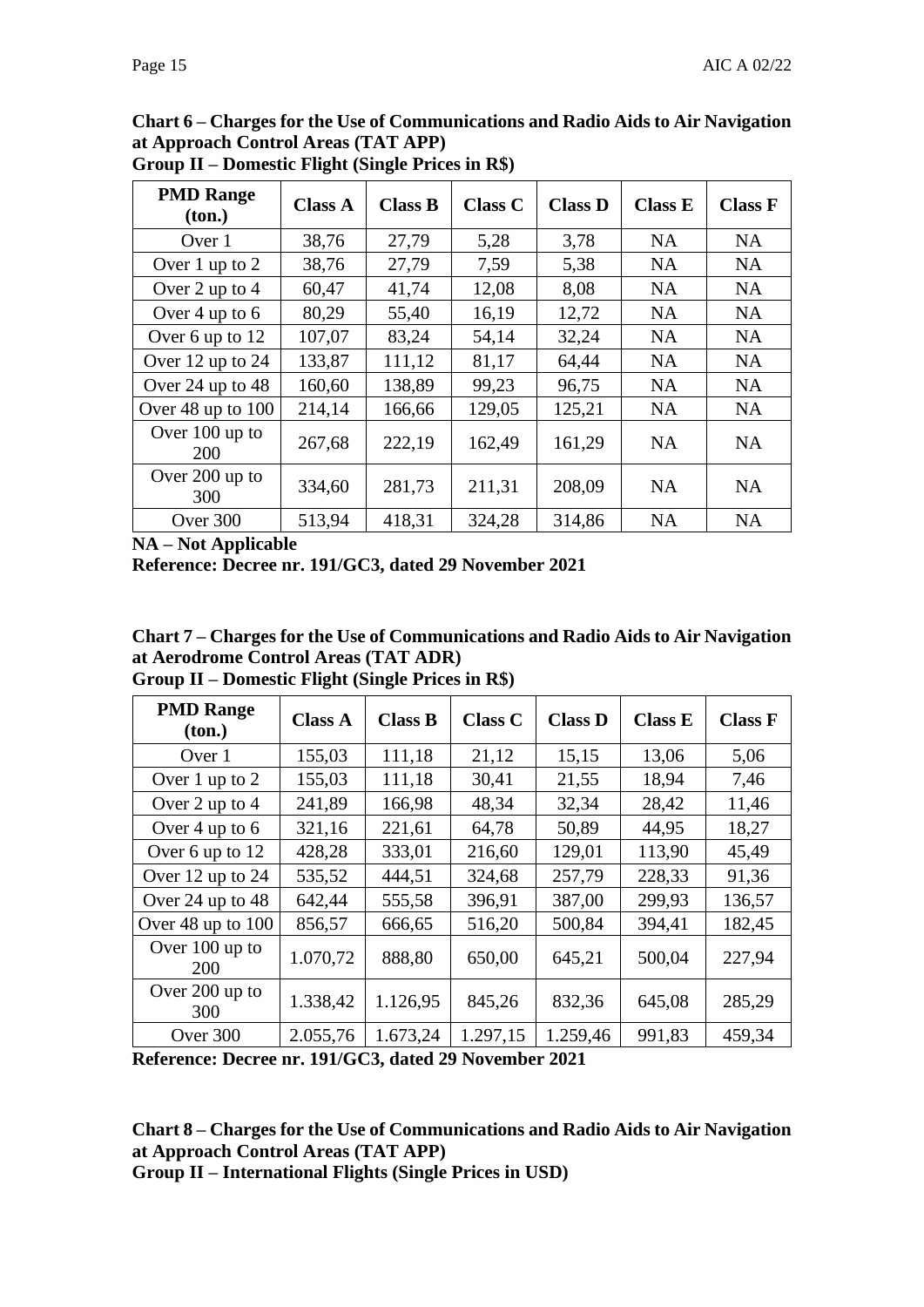| <b>PMD Range</b><br>ton.) | <b>Class A</b> | <b>Class B</b> | <b>Class C</b> | <b>Class D</b> | <b>Class E</b> | <b>Class F</b> |
|---------------------------|----------------|----------------|----------------|----------------|----------------|----------------|
| Over 1                    | 40.35          | 27.92          | 5.45           | 3.23           | <b>NA</b>      | <b>NA</b>      |
| Over 1 up to 2            | 40.35          | 27.92          | 7.79           | 4.59           | <b>NA</b>      | <b>NA</b>      |
| Over 2 up to 4            | 62.88          | 41.93          | 12.36          | 6.94           | <b>NA</b>      | <b>NA</b>      |
| Over 4 up to 6            | 83.57          | 55.60          | 16.54          | 10.99          | <b>NA</b>      | <b>NA</b>      |
| Over 6 up to 12           | 111.43         | 83.57          | 55.68          | 27.81          | NA             | <b>NA</b>      |
| Over 12 up to 24          | 139.32         | 111.43         | 83.57          | 55.68          | <b>NA</b>      | <b>NA</b>      |
| Over 24 up to 48          | 167.18         | 139.32         | 111.43         | 83.57          | <b>NA</b>      | <b>NA</b>      |
| Over 48 up to 100         | 222.86         | 167.18         | 139.32         | 111.43         | <b>NA</b>      | <b>NA</b>      |
| Over $100$ up to<br>200   | 278.67         | 222.86         | 167.18         | 139.32         | <b>NA</b>      | <b>NA</b>      |
| Over 200 up to<br>300     | 367.83         | 294.22         | 220.67         | 183.88         | <b>NA</b>      | <b>NA</b>      |
| Over 300                  | 485.56         | 388.39         | 291.31         | 242.73         | <b>NA</b>      | <b>NA</b>      |

**NA – Not Applicable**

**Reference: Decree nr. 191/GC3, dated 29 November 2021**

| Chart 9 – Charges for the Use of Communications and Radio Aids to Air Navigation     |
|--------------------------------------------------------------------------------------|
| at Aerodrome Control Areas (TAT ADR)                                                 |
| $\alpha$ if it is the set of $\alpha$ in $\alpha$ if $\alpha$ is the set of $\alpha$ |

| <b>PMD Range</b><br>(ton.) | <b>Class A</b> | <b>Class B</b> | <b>Class C</b> | <b>Class D</b> | <b>Class E</b> | <b>Class F</b> |
|----------------------------|----------------|----------------|----------------|----------------|----------------|----------------|
| Over 1                     | 161.41         | 111.66         | 21.78          | 12.90          | 12.78          | 10.20          |
| Over 1 up to 2             | 161.41         | 111.66         | 31.16          | 18.37          | 18.20          | 14.59          |
| Over 2 up to 4             | 251.50         | 167.71         | 49.44          | 27.77          | 27.61          | 22.07          |
| Over 4 up to 6             | 334.27         | 222.40         | 66.16          | 43.96          | 43.86          | 35.09          |
| Over 6 up to 12            | 445.73         | 334.27         | 222.70         | 111.26         | 111.34         | 88.89          |
| Over 12 up to 24           | 557.28         | 445.73         | 334.27         | 222.70         | 222.65         | 178.16         |
| Over 24 up to 48           | 668.74         | 557.28         | 445.73         | 334.27         | 334.25         | 267.43         |
| Over 48 up to 100          | 891.44         | 668.74         | 557.28         | 445.73         | 413.99         | 356.44         |
| Over 100 up to<br>200      | 1,114.67       | 891.44         | 668.74         | 557.28         | 487.95         | 445.70         |
| Over 200 up to<br>300      | 1,471.33       | 1,176.90       | 882.68         | 735.53         | 644.28         | 588.24         |
| Over 300                   | 1,942.22       | 1,553.57       | 1,165.24       | 970.91         | 849.96         | 776.46         |

**Group II – International Flights (Single Prices in USD)**

**Reference: Decree nr. 191/GC3, dated 29 November 2021**

#### 8 EXEMPTIONS

8.1 Exemptions from TAN, TAT APP and TAT ADR charges shall be granted to aircraft in the following situations:

a) Brazilian military and public aircraft under the Direct Administration of Federal Government, States, Federal District and Municipalities;